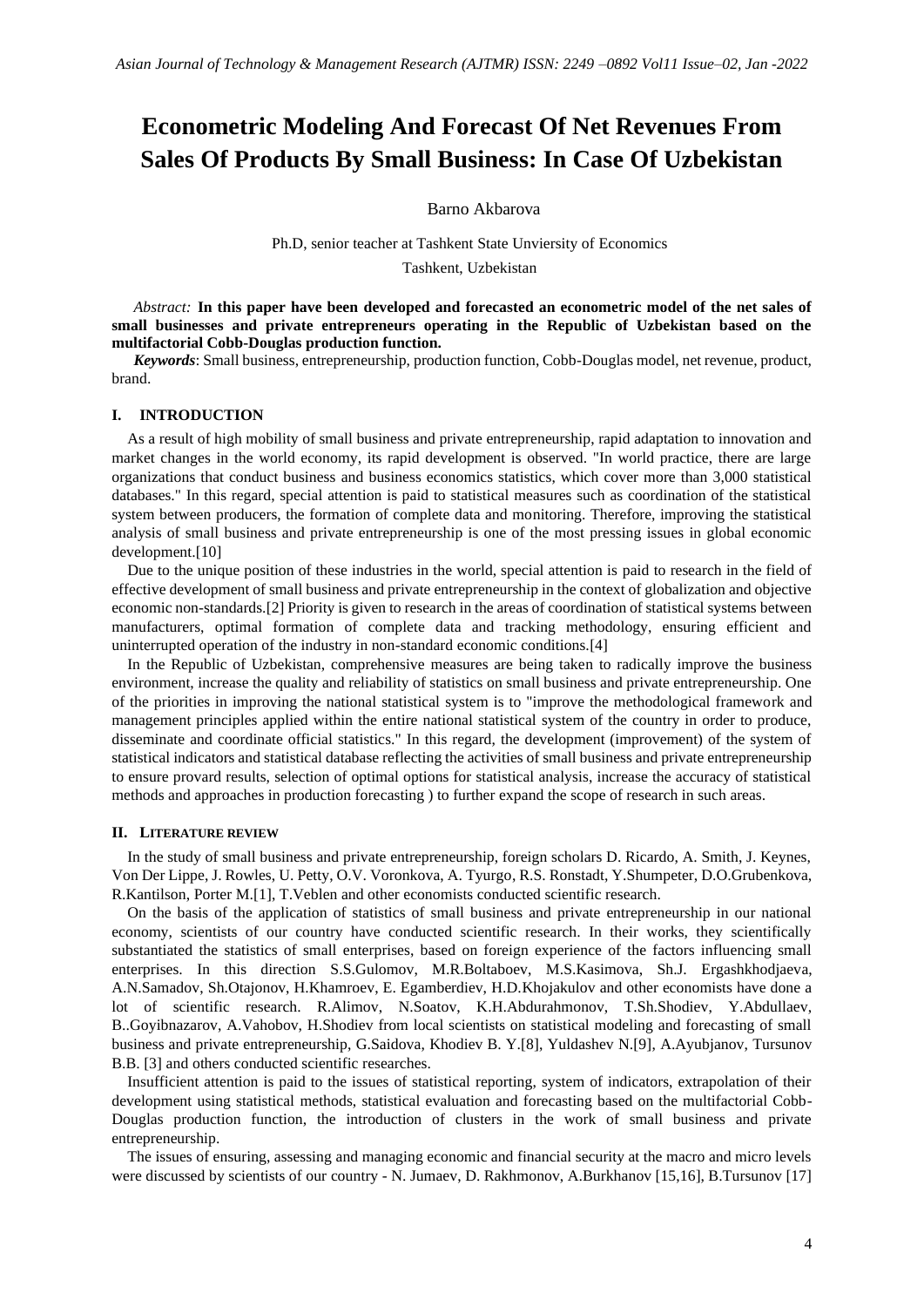and others.

### **III. ANALYSIS AND RESULTS**

The process of forming directions of targeted use of factors of production in the economy of the Republic of Uzbekistan and increasing the effectiveness of ongoing reforms in this area is directly related to small business and private entrepreneurship. The development of small business and private entrepreneurship creates opportunities for intensive economic growth by increasing employment in the production process and increasing the efficiency of the use of material resources. All this serves not only as a solid legal basis for the modernization of our economy, but also as a guarantee of the consistency of ongoing market reforms. However, entrepreneurs are still not able to fully gain the trust of consumers without being able to take full advantage of the opportunities available to them. Consequently, the procedures for obtaining permits for small businesses and private entrepreneurship have been simplified and their terms have been reduced by an average of 2 times. Excessive checks, many restrictions on cash, currency and raw materials have been lifted. Also, as a result of these facilities and opportunities created for small business and private entrepreneurship, the number of new entities is growing rapidly, and the activities of existing ones are increasing. The role of small business and private entrepreneurship today under the influence of these reforms; GDP growth is reflected in the active participation of the population in the implementation of profound structural changes in the sectors and industries of the economy, along with the provision of employment. The complexity of socio-economic processes and the expansion of diversification of goods and services also require the improvement of methods of statistical calculation of indicators that represent the final results of small business and private entrepreneurship.

Problems arise in the construction of multifactorial Cobb-Douglas production function and in the calculation of elastic coefficients of factors and in the study of production function, the evaluation of the efficiency of certain factors of production, the substitution of the same factors for other factors.

If we take into account the most important factors involved in the production process by small business and private entrepreneurship, then we have the following production function:

 $Y = f(K, L)$ 

$$
(1)
$$

The given function (1) can be written in the form of a traditional Cobb-Douglas production function as follows:

$$
Y = AK^{\alpha}L^{\beta}
$$
 (2)

In this case, Y is the volume of production, A is the level of generalized technology (gross productivity of factors), K, L are the capital in production, respectively, and labor costs, and a, b are the coefficients of elasticity of production, capital, respectively.

Since it is not possible to directly estimate the parameters of the multiplicative function of Cobb-Douglas, we logarithm this function and make it as follows:

$$
\ln Y = \ln A + \alpha \ln K + \beta \ln L \tag{3}
$$

In the study we use the production function of Cobb-Douglas mentioned above to create economicmathematical models of the future development of small business and private entrepreneurship, including the following definitions:

Table 1: Forecasting by small business and private entrepreneurship on the basis of factors affecting the volume

| Years, | Net income from<br>sales of goods<br>(goods, works)<br>and services) by<br>small business<br>and private<br>entrepreneurship,<br>bln. Soums (Y)<br>$(2020)$ in<br>comparable<br>prices) | Value of fixed<br>assets at the<br>beginning<br>(recovery)<br>value at the end<br>of the year,<br>billion soums<br>(X1)<br>$(2020$ in<br>comparable<br>prices) | Volume of<br>industrial<br>products<br>(services)<br>produced by<br>small business<br>and private<br>entrepreneurship,<br>bln. sum, $(X2)$<br>$(2020)$ in<br>comparable<br>prices) | The volume of<br>construction<br>work performed<br>by small<br>business and<br>private<br>entrepreneurship,<br>bln. sum $(X3)$<br>$(2020)$ in<br>comparable<br>prices) | Number of<br>people engaged<br>in small business<br>and private<br>entrepreneurship,<br>thousand people,<br>(X4) |
|--------|-----------------------------------------------------------------------------------------------------------------------------------------------------------------------------------------|----------------------------------------------------------------------------------------------------------------------------------------------------------------|------------------------------------------------------------------------------------------------------------------------------------------------------------------------------------|------------------------------------------------------------------------------------------------------------------------------------------------------------------------|------------------------------------------------------------------------------------------------------------------|
| 2005   | 107795,8                                                                                                                                                                                | 17551,0                                                                                                                                                        | 44639,2                                                                                                                                                                            | 9169,4                                                                                                                                                                 | 6602,5                                                                                                           |
| 2006   | 115880,4                                                                                                                                                                                | 19183,3                                                                                                                                                        | 47406,8                                                                                                                                                                            | 10544,8                                                                                                                                                                | 7234,1                                                                                                           |
| 2007   | 126889,1                                                                                                                                                                                | 24132,6                                                                                                                                                        | 50535,7                                                                                                                                                                            | 12233,0                                                                                                                                                                | 7743,1                                                                                                           |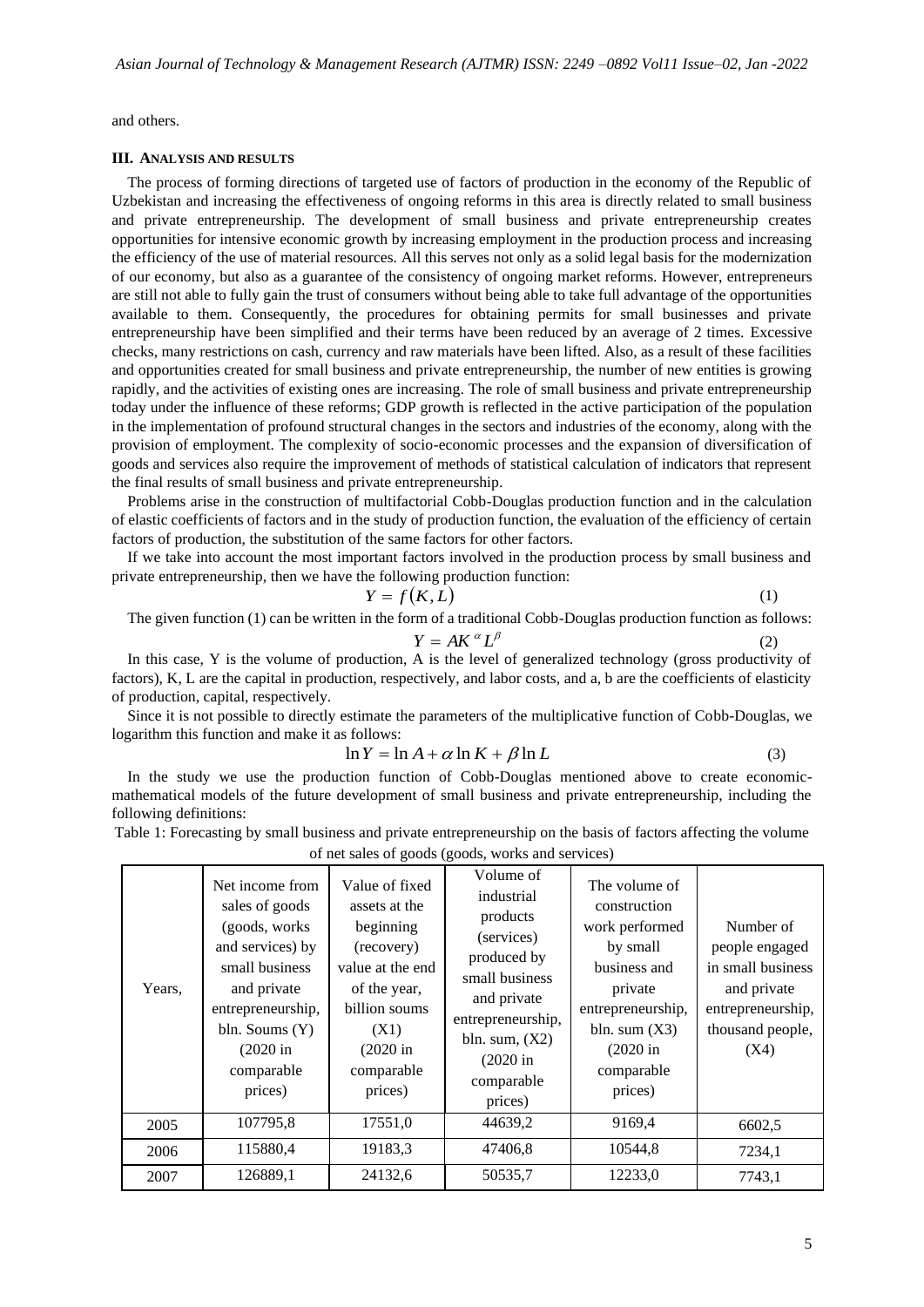| 2008 | 138309,1 | 32361,8  | 53972,1  | 12904,7 | 8071,1  |
|------|----------|----------|----------|---------|---------|
| 2009 | 149512,1 | 40387,5  | 56184,9  | 17318,2 | 8370,1  |
| 2010 | 160127,5 | 42083,8  | 59499,9  | 18201,4 | 8643,9  |
| 2011 | 172137,0 | 43178.0  | 62117.9  | 19621,1 | 8950,7  |
| 2012 | 184358,7 | 47754,8  | 65658,6  | 22309,2 | 9239,7  |
| 2013 | 197816.9 | 53151,1  | 70583,0  | 26146,4 | 9604    |
| 2014 | 211466,3 | 58360,0  | 73759,2  | 30748,1 | 9950,8  |
| 2015 | 226691,9 | 63845,8  | 77668,4  | 36528,8 | 10170,4 |
| 2016 | 240066,7 | 66463,5  | 81784,9  | 39158,7 | 10397,5 |
| 2017 | 250629,6 | 79357,4  | 86037,7  | 41508,4 | 10541,5 |
| 2018 | 264163.6 | 103085,2 | 95329,7  | 47444,1 | 10128,8 |
| 2019 | 279220,9 | 142360,7 | 100096.2 | 58308,8 | 10313,4 |
| 2020 | 283967,7 | 130687,1 | 100796,9 | 63614,9 | 9938,2  |

Y - net income from sales of goods (goods, works and services) by small business and private entrepreneurship, bln. sum;

X1 - the value of fixed assets at the end of the year at the initial (recoverable) value, billion soums;

X2 - volume of industrial products (services) produced by small business and private entrepreneurship, bln. sum;

X3 - the volume of construction work performed by small business and private entrepreneurship, bln. sum;

X4 - the number of people engaged in small business and private entrepreneurship, thousand people.

Based on the above Cobb-Douglas production function, we obtain the following regression analysis of the volume of production of goods (services) by small businesses and private entrepreneurs of the Republic of Uzbekistan and the factors influencing it (Table 2).

| <b>Indicators</b>            | <b>Coefficients of the</b><br>regression equation | Default error<br>t - statistics |                | P is the probability |  |  |
|------------------------------|---------------------------------------------------|---------------------------------|----------------|----------------------|--|--|
| <b>Parameters of factors</b> |                                                   |                                 |                |                      |  |  |
| $Y$ - ozod had               | $-0.58695$                                        | 0.060860734                     | -9,644189231   | 1.06052E-06          |  |  |
| $X_1$ - variable             | $-0,03462$                                        | 0,012308814                     | $-2,812213501$ | 0,016901457          |  |  |
| $X_2$ - variable             | 0,854554                                          | 0,125273367                     | 6,821512845    | 2,87055E-05          |  |  |
| $X_3$ - variable             | 0,082069                                          | 0,020398                        | 4,02339959     | 0,002004448          |  |  |
| $X_4$ - variable             | 0,652038                                          | 0,088407961                     | 7,375332987    | 1,40274E-05          |  |  |
| Parameters of the equation   |                                                   |                                 |                |                      |  |  |
| Number of<br>observations    | $R$ - square                                      | $F$ -statistics                 | DW-statistics  |                      |  |  |
| 16                           | 0.999                                             | 3428,76                         | 1.89           |                      |  |  |

|  | Table 2: Results of regression analysis |  |
|--|-----------------------------------------|--|
|  |                                         |  |
|  |                                         |  |

The results of the analysis showed that the regression model of production of goods (services) by small businesses and private entrepreneurship in the Republic of Uzbekistan was statistically significant in all additive parameters, not in multiplicative form, and its regression equation is derived from the following empirical model consisted of:

$$
y = -0.586 - 0.034x_1 + 0.854x_2 + 0.082x_3 + 0.652x_4
$$
 (4)

The results of the regression analysis show that the value of the multidimensional determination coefficient (R2  $= 0.999$ ) is 99.9 percent, and the p-probability value (probability  $< 0.05$ ) by Fisher's F-criterion is much smaller than 0.05. It can be seen that 99.9% of the total variation in the volume of production of goods (services) by small businesses and private entrepreneurs of the Republic of Uzbekistan is formed due to factors included in the regression equation, the quality of this experimental model fully meets the requirements is calculated.

Also, for all regression coefficients, all of the regression coefficients are statistically significant with a probability of 5% (with a statistical significance level of  $a = 0.05$ ) because the p-probability values on the Student's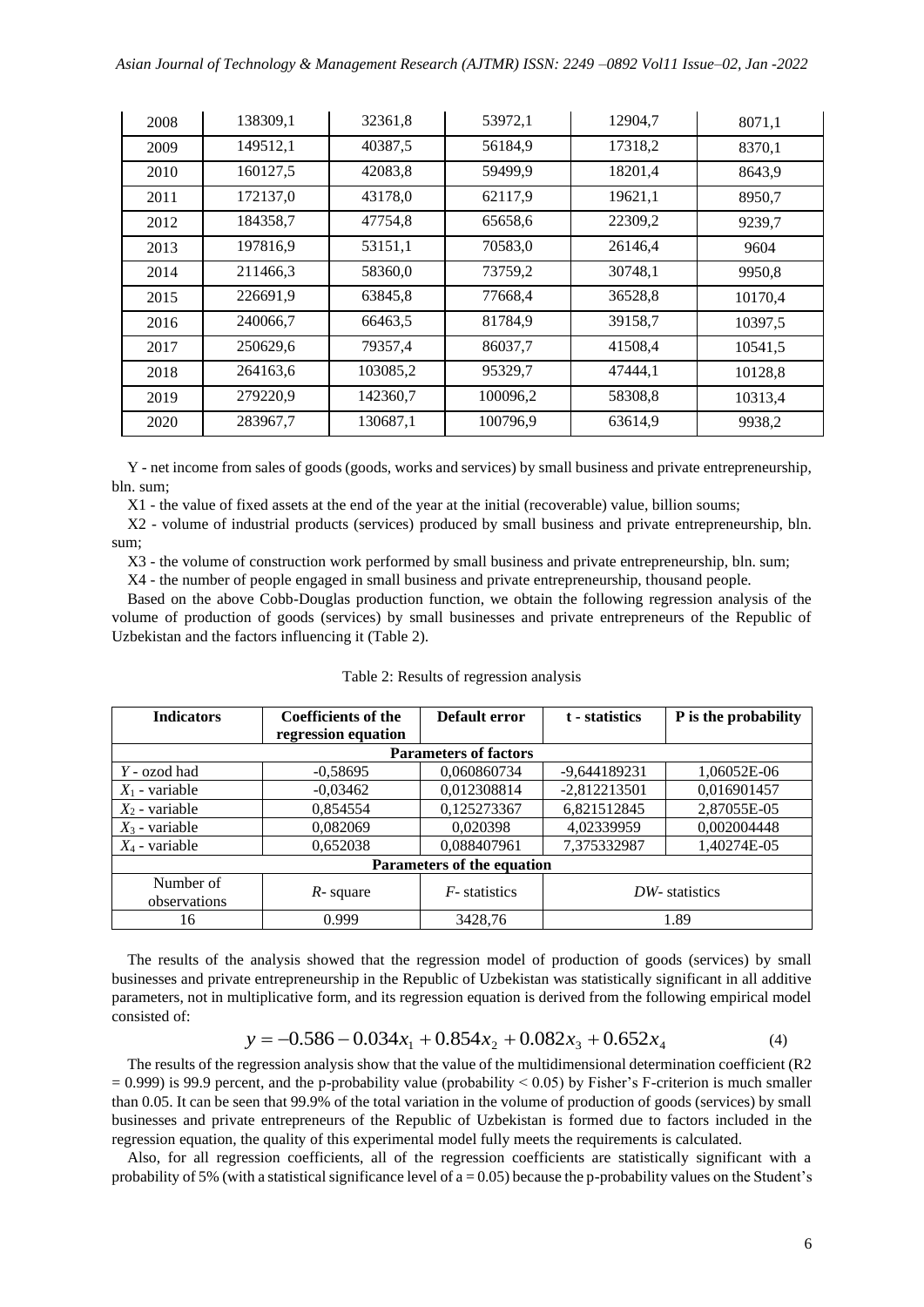t-value criterion are less than  $0.05$  as above (probability  $< 0.05$ ).

The results show that the increase in the volume of industrial products produced by small businesses and private enterprises (X2) by 1 soum increases the volume of net income (Y) from the sale of products (goods, works and services) by small businesses and private entrepreneurs. The volume of construction work performed by small business and private entrepreneurship (X3) will increase by 0.082 soums, and the increase in the number of people engaged in small business and private entrepreneurship (X4) will increase by 0.652 soums. they have a positive impact on the net income from the sale of products (goods, works and services) by small business and private entrepreneurship.

However, an increase in the initial value of fixed assets (X1) by 1 soum by the end of the year will lead to a decrease in net income (Y) by 0.03 soums from the sale of products (goods, works and services) by small businesses and private entrepreneurs. It is obvious that the fixed assets of small business and private entrepreneurship are outdated and do not correspond to the current environment of innovative development. This requires the renewal of fixed assets and the acceleration of their modernization.

The regression model (4) of net income (Y) from sales of goods (goods, works and services) by small business and private entrepreneurship mentioned above provides a forecast of net income and is called econometric forecasting.

Using a correlation-regression model to determine the prognosis, the factor of the regression equation is to calculate the forecast values of the resultant sign or the reliable width at which they lie with a given probability, putting the expected values of the units in the forecast:

$$
\int_{y_0 - t_1}^{A} y_0 - t_1 \sin 2S_x \leq y_0^* \leq y_0 + t_1 \sin 2S_x
$$
\nhere: 
$$
S_{\hat{y}_0} = \sqrt{s^2 \left(1 + \frac{1}{n} + \frac{(x_0 - \bar{x})^2}{\sum_{i=1}^{n} (x_i - \bar{x})^2}\right)} \text{ Ba } s^2 = \frac{\sum_{i=1}^{n} (\hat{y}_i - y_i)^2}{n - 2}.
$$
\n(5)

It is generally recommended not to exceed one-third of the variance width (Vxi: 3) that has the initial information factor sign for both the largest value and the smallest value in determining the expected values when predicting factors.

The results of forecasting based on this econometric method are reflected in the table below (Table 3).

| Forecast period (years) | <b>Lower limit of forecast</b><br>(billion soums) | <b>Forecast value (billion</b><br>soums) | The upper limit of the<br>forecast (billion<br>soums) |
|-------------------------|---------------------------------------------------|------------------------------------------|-------------------------------------------------------|
| 2020<br>(the truth)     |                                                   | 283967.7                                 |                                                       |
| 2021                    | 275894.3                                          | 312435.8                                 | 335623.4                                              |
| 2022                    | 327405.2                                          | 345786.8                                 | 358912.3                                              |
| 2023                    | 369789.5                                          | 378493.7                                 | 395746.2                                              |
| 2024                    | 387565.3                                          | 401217.3                                 | 425678.9                                              |
| 2025                    | 401214.5                                          | 439513.6                                 | 478945.3                                              |
| 2026                    | 475879.6                                          | 495846.7                                 | 524852.5                                              |
| 2027                    | 497897.7                                          | 526312.8                                 | 567652.7                                              |
| 2028                    | 548789.3                                          | 575879.9                                 | 601423.4                                              |
| 2029                    | 597842.2                                          | 615789.7                                 | 627895.3                                              |
| 2030                    | 675415.3                                          | 697845.4                                 | 723546.7                                              |

Table 3: Forecast results on net income from sales of goods (goods, works and services) by small business and private entrepreneurship until 2030

Source: Author`s calculations

The forecast (prospective degree) determined by placing the expected values of the factors in the regression equation is called a point forecast (forecast estimate). The probability that such a prospective assessment will take place is very small. Therefore, the assessment of the prospect should be accompanied by the determination of its average error or a sufficiently large probability of a reliable breadth (range) of the forecast.